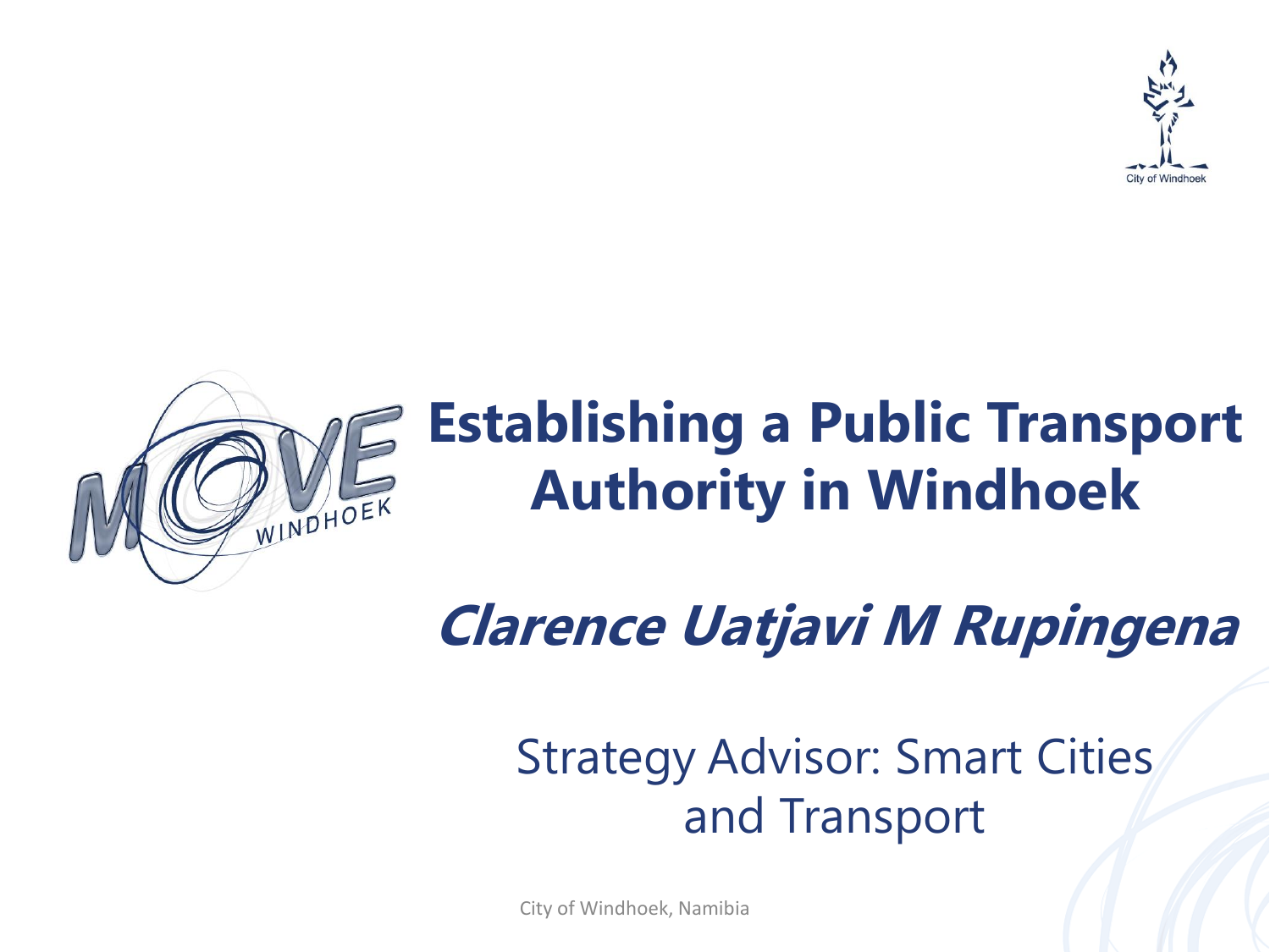## **Establishing a Public Transport Authority in Windhoek**



### **Agenda**

- 1. Background
- 2. Gaps in Windhoek current institutional set up
- 3. Improvements
- 4. Conclusion

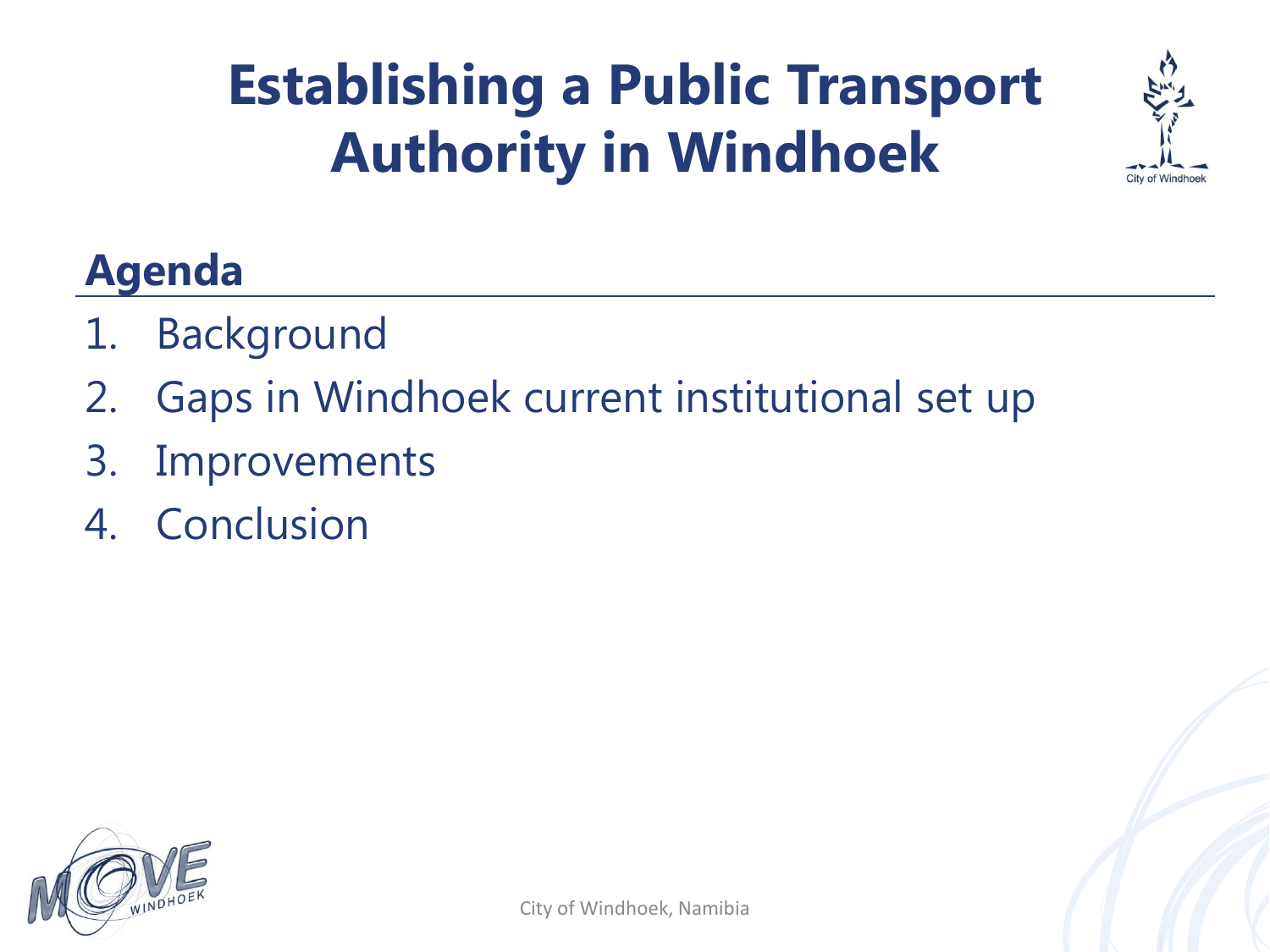# **Namibia**





- Namibia, a country in southwest Africa,
- Population: 2.11 million (2011)
- Total 825,615 km<sup>2</sup>
- Total roads network in Namibia is 47,554.7km;
- Namibia was once again accorded top position for having the **best roads in Africa** by the World Economic Forum (WEF);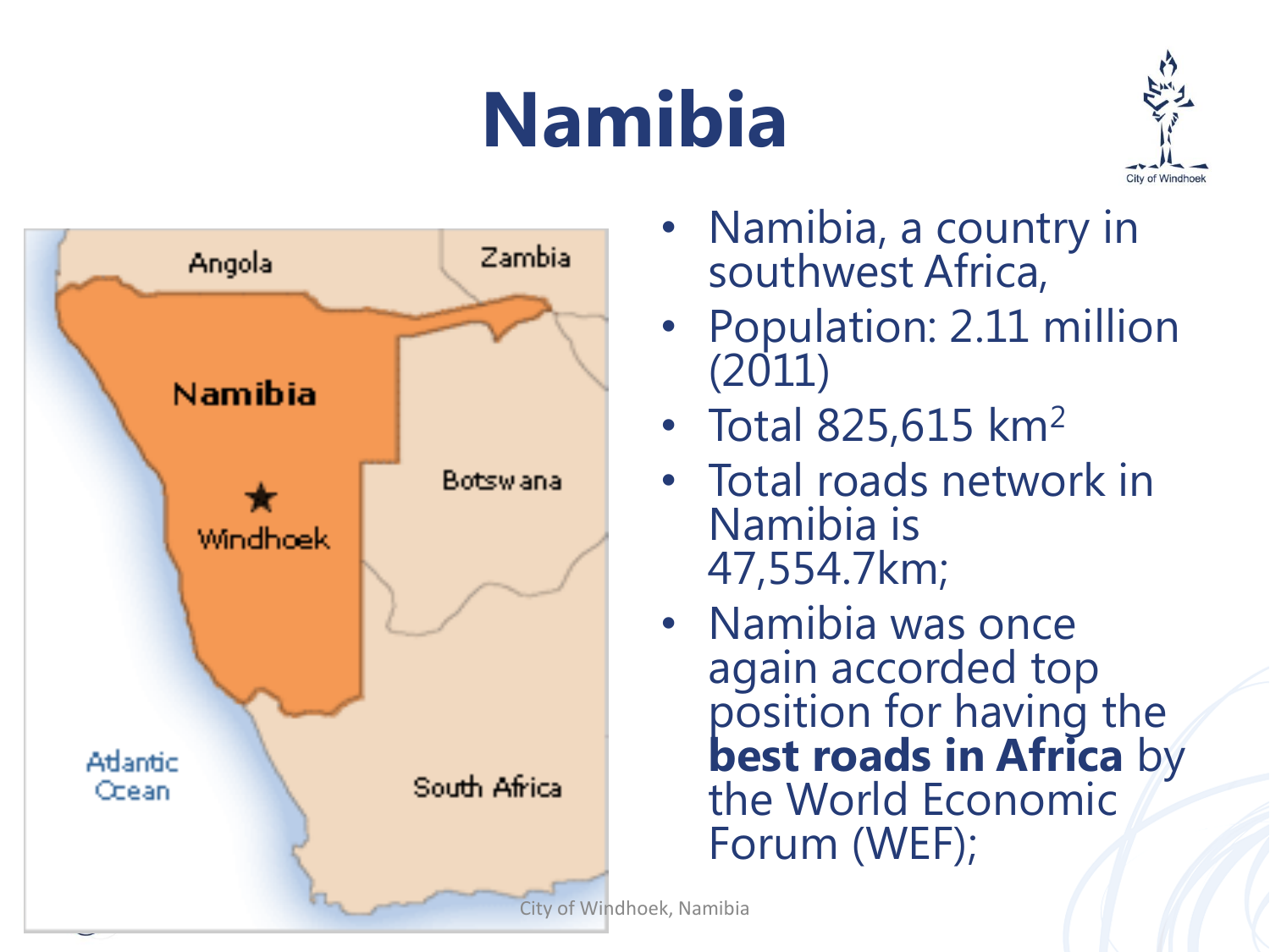# **Windhoek**



- Windhoek is the capital of Namibia,
- Area: 5,133 km²
- Population: 342,141 (2011)
- Windhoek established on 18 October 1890.





City of Windhoek, Namibia<br>City of Windhoek, Namibia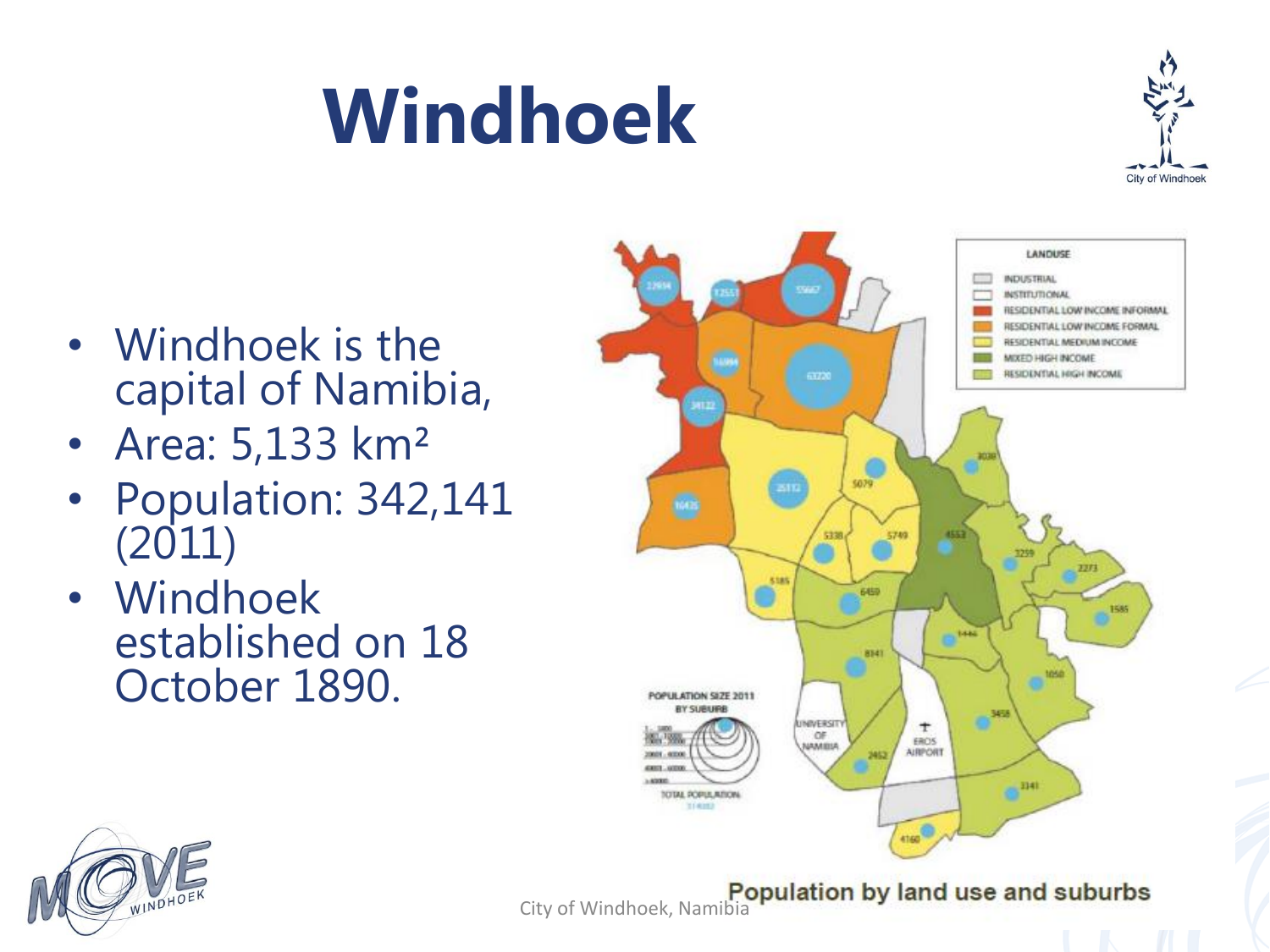# **Windhoek**



- First tarred road: 1928 (Independence Avenue)
- To date 820km tarred road length and 80.00km gravel roads.
- **Number of vehicles: 162 290 (50% of Namibian cars)**





Percent distribution of households City of Windhoek, Namibiaowning a car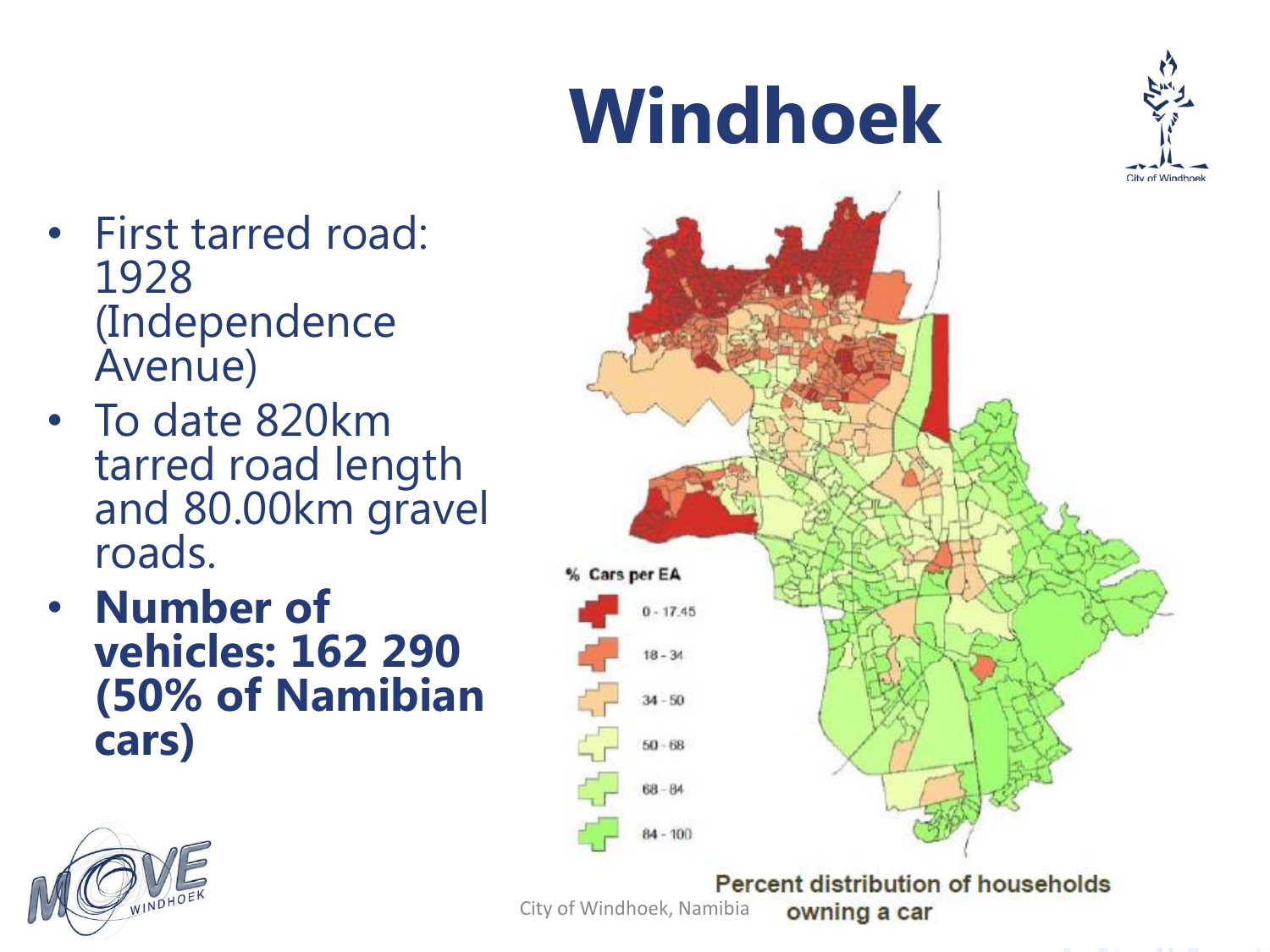# **Windhoek mobility Stats**







43% use private transport

• 36% use public transport

• 21% walk

1% cycle

North-western inhabitants use taxis and bus; People living furthermost from CBD walk; the urban poor spend<br>approximately 250 approximately 25% of City of Windhoek, Namibia

City of Windhoek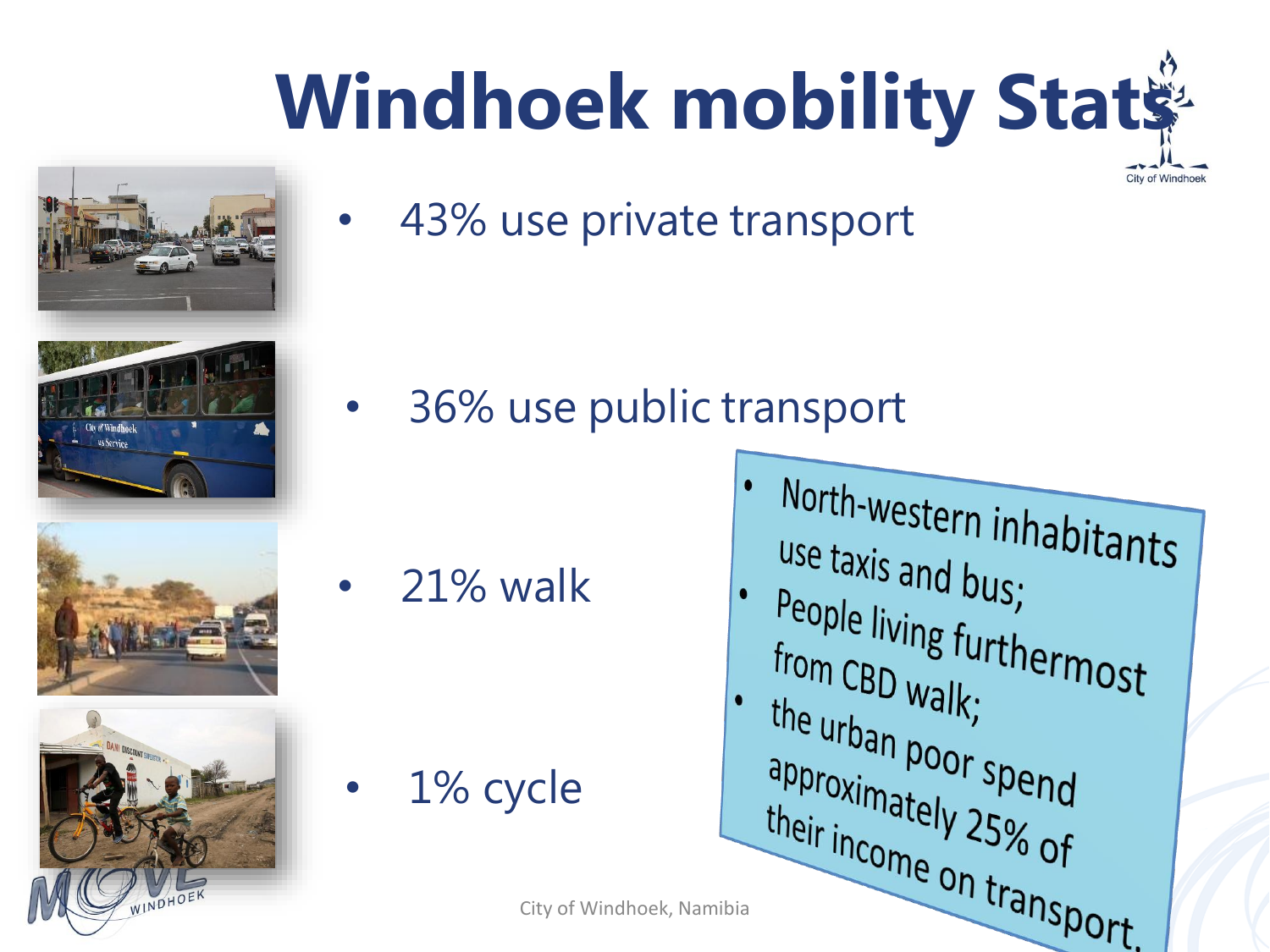## **Gaps in Windhoek current institutional set up**



The public transport service in the City of Windhoek is placed in the public transport division within the Urban and Transport Planning Department.

This current set up shows gaps such as:

- Deficient responsibility distribution for the supply chain of the public transport service provision.
- Undefined workflow and interfacing between different divisions located in different departments.

– No separation of functions between operational **and regulatory level.**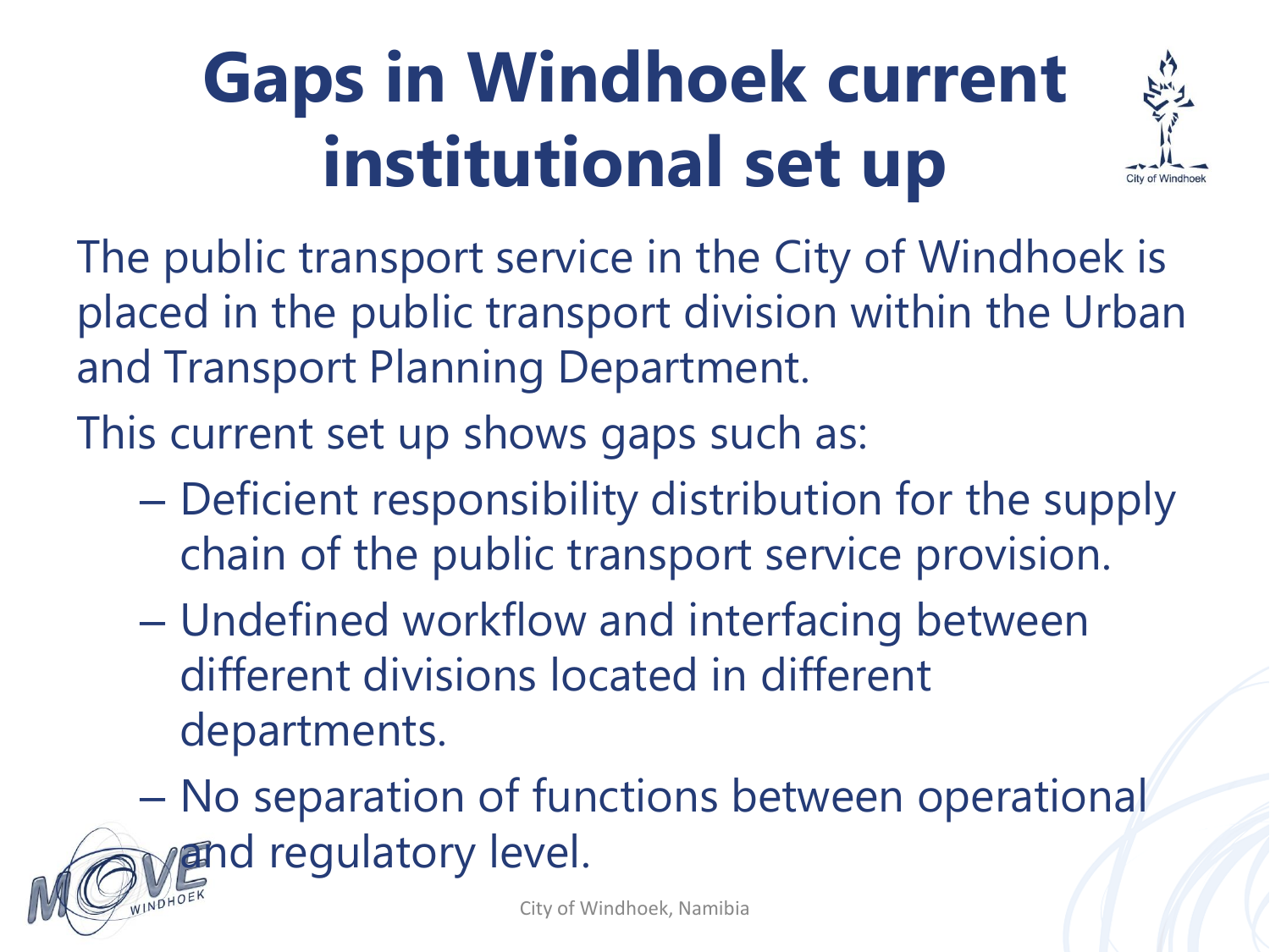# **Improvements**



#### **From government management and operation**



**To Public Transport Authority**

- *Ownership and control rests with the city,*
- *CoW has decisions on policy, services and delivery of the operation*
- *Consequently, aside from basic safety and vehicle regulation, there is little need for regulation.*
- *Operation is 'corporatised' to separate from city's policymaking.*
- *Private sector is not a supplier of services*
- *City or Government carry all costs*

WINDHOEK

- *Ownership, control and operation is within private sector*
- *On-street competition between operators and companies is allowed and indeed encouraged.*
- *The full innovation and expertise of the private sector is engaged,*
- *Regulator function is within city hands and is extremely important (Public Transport Authority)*
- *Economic risk is carried by private sector but also brings private economic development*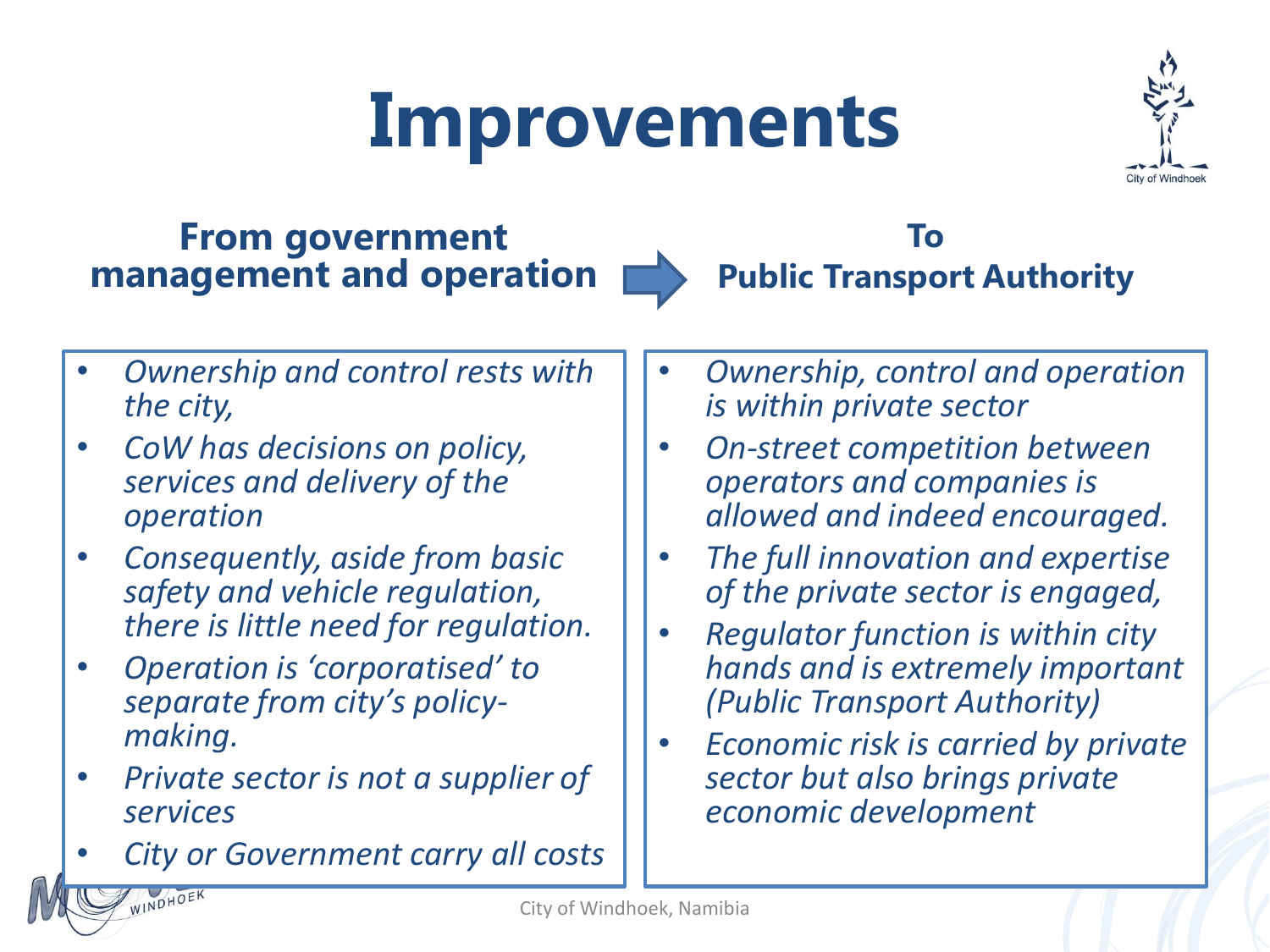



- Reform will enable **improvements and Fundamental Changes** to the framework for the public transport provision;
- Reform should have a **Political Dimension,** that should alter the dynamic of the public transport provision;
- Reform should achieve much **Better Performance**  through new equilibrium in:
	- quality,
	- mobility,
	- customers satisfaction,
	- efficiency,
	- costs

#### • Any form of reform can only succeed with the involvement of central government;